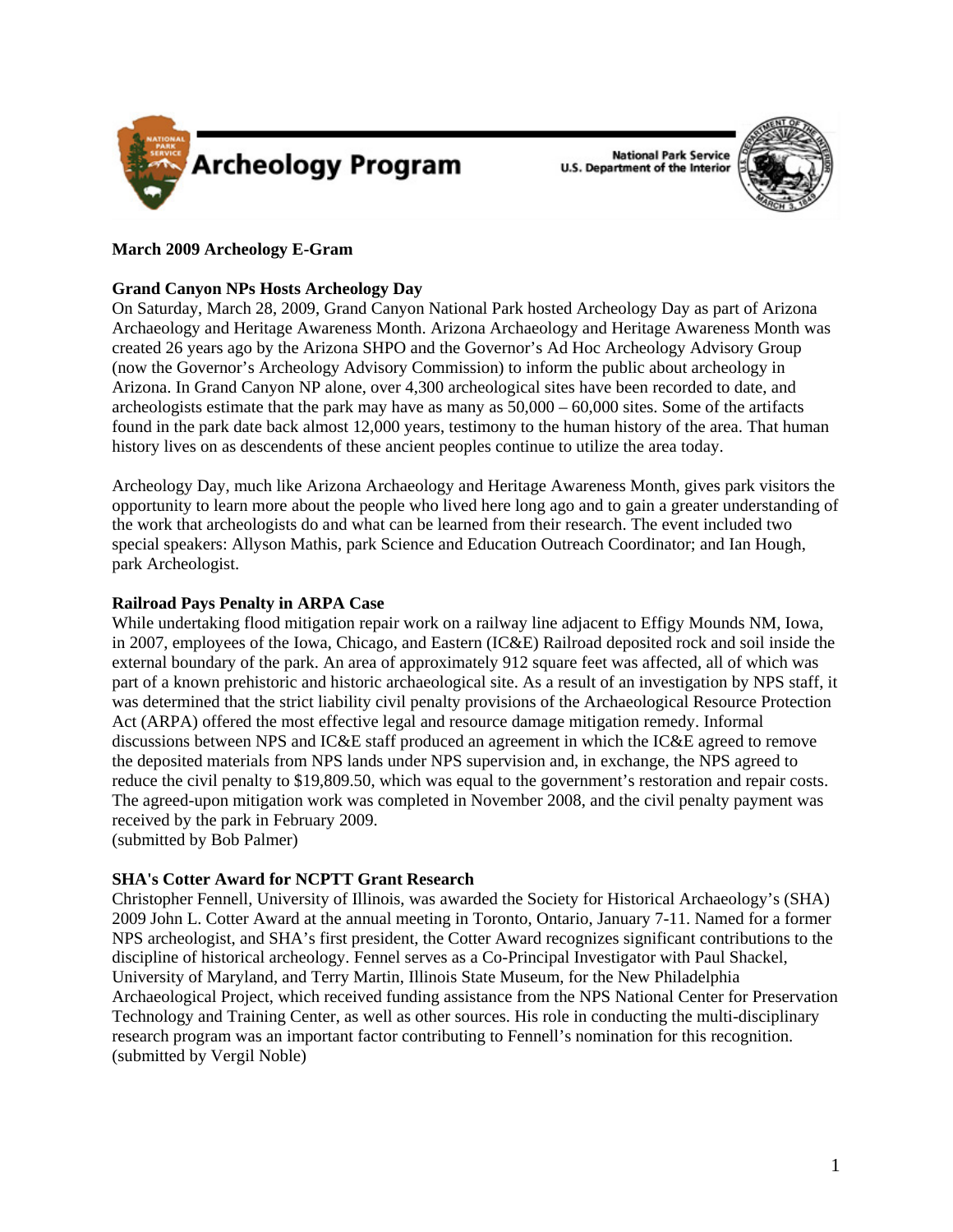#### **Archeological Sites Lost as Erosion Doubles along Part of Alaska's Coast**

A USGS-led study reveals that coastal erosion has more than doubled along a 40-mile stretch of the Beaufort Sea in Alaska - up to 45 feet per year - in a 5-year period between 2002 and 2007*.* The average annual erosion rates along this part of the Beaufort Sea climbed from historical levels of about 20 feet per year between the mid-1950s and late-1970s to a rate of 45 feet per year between 2002 and 2007. Another recent study along the same stretch of the Beaufort Sea verified "disappearing" cultural and historical sites, including Esook, a turn-of-the-century trading post, and Kolovik (Qalluvik), an abandoned Inupiaq village site that may soon be lost. The authors speculate that recent trends toward warming sea-surface temperatures related to global warming and rising sea-level act to weaken permafrost-dominated coastlines by more quickly thawing ice-rich coastal bluffs and may explain the disproportionate increase in erosion along ice-rich coastal bluffs relative to ice-poor coastal bluffs.

To read the USGS study, go to *Increase in the rate and uniformity of coastline erosion in arctic Alaska* in the journal *Geophysical Research Letters,* at<www.agu.org/journals/gl/gl0903/2008GL036205/> To read more about erosion and the loss of archeological sites, go to *Modern erosion rates and loss of coastal features and sites, Beaufort Sea coast, Alaska* in the December 2008 issue of *Arctic.* 

## **Book about Pipes at Fort Union NHS**

J. Byron Sudbury has published *Politics of the Fur Trade: Clay Tobacco Pipes at the Fort Union Trading Post (32WI17)*. Fort Union Trading Post was the most important fur trading post on the upper Missouri from 1828 to 1867. At this post, the Assiniboine, Crow, Cree, Ojibway, Blackfeet, Hidatsa, and other tribes traded buffalo robes and other furs for goods such as beads, guns, blankets, knives, cookware, cloth, and pipes. Archeological excavations at Fort Union NHS have resulted in a significant collection of 19<sup>th</sup> century pipes. Analysis of the pipes and origins has contributed important information about manufacturing and transportation in the expansion of the U.S. Sudbury's book provides an overview of research on the pipes found at Fort Union and, with 108 photographic plates, will be a useful reference for pipe identification.

Research about Fort Union pipes was featured in the June 2008 Archeology E-Gram. Read the report *Politics of the Fur Trade: Clay Tobacco Pipes at Fort Union, North Dakota* at <www.nps.gov/archeology/sites/npSites/fortUnion.htm>

To learn more about Fort Union NHS, go to<www.nps.gov/fous/> To order the book, go to <www.claypipes.com>

## **ICE and CBP return pre-Columbian Artifacts to Peruvian Government**

Officials from U.S. Immigration and Customs Enforcement (ICE) and U.S. Customs and Border Protection (CBP) returned to the Peruvian government 334 pre-Columbian artifacts that were seized in 2007 following an ICE-led investigation. The investigation began when ICE agents in Laredo received information from ICE's National Cyber Crimes Center about the alleged illegal sale in the Laredo area of Peruvian artifacts by Jorge Ernesto Lanas-Ugaz.

On March 1, 2007, a CBP officer at Houston's Bush Intercontinental Airport referred Lanas-Ugaz, who had just arrived from Lima, Peru, for a secondary examination. After confiscating five items, the CBP contacted ICE, which had the artifacts evaluated by archeologists from the American Museum of Natural History. Museum archaeologists confirmed that the items are authentic pre-Columbian and have significant cultural value.

Four days later, ICE, CBP and Laredo Police Department officers executed a federal search warrant at Lanas-Ugaz's home in Laredo. They discovered many additional authentic artifacts, which included textiles, ceramic figures, wood sculptures, and metal and stone art. All the items had been illegally